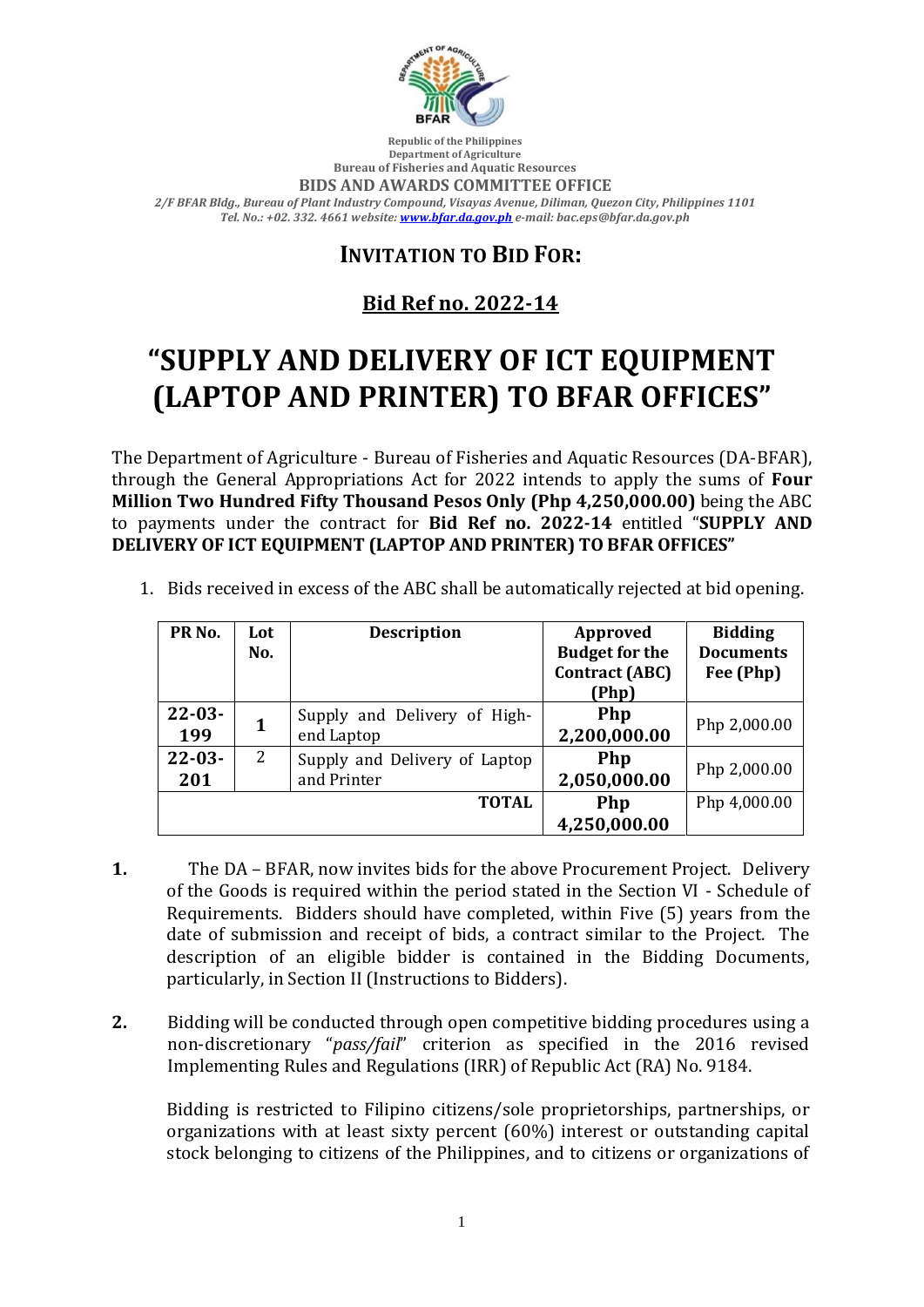a country the laws or regulations of which grant similar rights or privileges to Filipino citizens, pursuant to RA No. 5183.

- **3.** Prospective Bidders may obtain further information the BFAR BAC Secretariat through electronic mailing address given below, and inspect of the Bidding Documents at [www.bfar.da.gov.ph.](http://www.bfar.da.gov.ph/)
- **4.** A complete set of Bidding Documents may be acquired by interested Bidders at *2nd Floor – BAC Office, Fisheries Building Complex, BPI Compound, Brgy. Vasra, Visayas Avenue, Quezon City* and/or through electronic means and upon payment of a non-refundable fee for the Bidding Documents in the amount stated above. The Procuring Entity shall allow the bidder to present its proof of payment for the fees by in person, or through electronic means.
- **5.** The DA BFAR, will hold a Pre-Bid Conference<sup>1</sup> through video conference call using **"Zoom"** application on **April 05, 2022 (Tuesday) at 1:30 p.m.** which shall be open to prospective bidders who have successfully completed registration one (1) calendar day prior to the Pre-bid Conference using Google Form [https://docs.google.com/forms/d/e/1FAIpQLSculZ4qcO6wDbeizhODN5b9lE9Pi](https://docs.google.com/forms/d/e/1FAIpQLSculZ4qcO6wDbeizhODN5b9lE9PiITjhbdH8O-fUosjzjJnDg/viewform?usp=pp_url)  $IThbdH8O-fUosizilnDg/viewform?usp=ppurl and in accordance with the$ **"Annex A, Bidder's Kit – I"**.
- **6.** Bids must be duly received by the BAC Secretariat through the options given below and as indicated in Section III - Bidding Data Sheet, ITB Clause 15 of this bidding documents, on or before **April 18, 2022 (Monday), at 10:30 a.m.:**
	- (i) manual submission at the office address: 2/F BFAR Bldg., BAC Office, Bureau of Plant Industry Compound, Visayas Ave., Diliman, Q.C.*;*
	- (ii) both (manual and electronic submission at  $bac.eps@bfar.da.gov.ph$  via BFAR Online bidding procedure);
- **7.** All Bids must be accompanied by a bid security in any of the acceptable forms and in the amount stated in ITB Clause 14.
- **8.** Bid opening shall be on **April 18, 2022 (Monday), at 11:00 a.m.** through video conference call via **"Zoom"** application. Bids will be opened in accordance with the BFAR BAC procedure for online bidding as stated in the "**Annex A, Bidder's kit VII**". Late bids shall not be accepted.
- **9.** The DA BFAR, reserves the right to reject any and all bids, declare a failure of bidding, or not award the contract at any time prior to contract award in accordance with Sections 35.6 and 41 of the 2016 revised IRR of RA No. 9184, without thereby incurring any liability to the affected bidder or bidders.
- **10.** For further information, please refer to:

BFAR-BAC Secretariat

<sup>&</sup>lt;sup>1</sup> May be deleted in case the ABC is less than One Million Pesos (PhP1,000,000) where the Procuring Entity may not hold a Pre-Bid Conference.